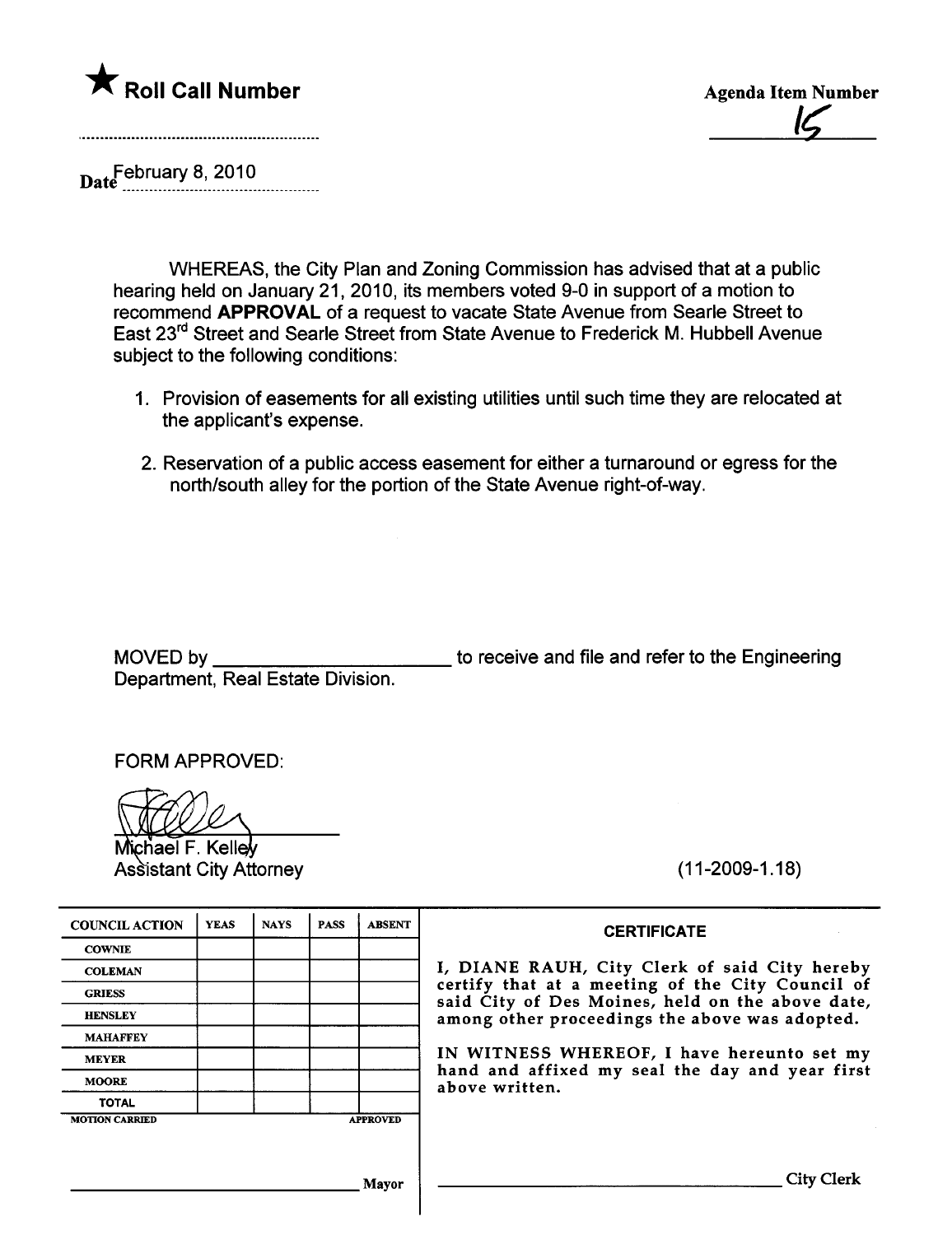| Request from Anderson Erickson Dairy Company (owner), represented by Robert                                                                                                                             |                                                               |          |                                                                                                                                                                      |                                                                 |  |                      |           | File #       |            |
|---------------------------------------------------------------------------------------------------------------------------------------------------------------------------------------------------------|---------------------------------------------------------------|----------|----------------------------------------------------------------------------------------------------------------------------------------------------------------------|-----------------------------------------------------------------|--|----------------------|-----------|--------------|------------|
| Mahaffey (officer), to vacate the following public street segments:                                                                                                                                     |                                                               |          |                                                                                                                                                                      |                                                                 |  |                      |           | 11-2009-1.18 |            |
| State Avenue from Searle Street to the north/south alley lying west of<br>A).                                                                                                                           |                                                               |          |                                                                                                                                                                      |                                                                 |  |                      |           |              |            |
| East 23 <sup>rd</sup> Street.                                                                                                                                                                           |                                                               |          |                                                                                                                                                                      |                                                                 |  |                      |           |              |            |
| Searle Street from State Avenue to Frederick M. Hubbell Avenue.<br>B).                                                                                                                                  |                                                               |          |                                                                                                                                                                      |                                                                 |  |                      |           |              |            |
| <b>Description</b>                                                                                                                                                                                      |                                                               |          | Vacate the following public street segments:                                                                                                                         |                                                                 |  |                      |           |              |            |
| of Action                                                                                                                                                                                               |                                                               | A).      | State Avenue from Searle Street to the north/south alley lying west of East<br>23 <sup>rd</sup> Street.                                                              |                                                                 |  |                      |           |              |            |
|                                                                                                                                                                                                         |                                                               | B).      |                                                                                                                                                                      | Searle Street from State Avenue to Frederick M. Hubbell Avenue. |  |                      |           |              |            |
|                                                                                                                                                                                                         | 2020 Community<br>General Industrial<br><b>Character Plan</b> |          |                                                                                                                                                                      |                                                                 |  |                      |           |              |            |
| Horizon 2025<br>No Planned Improvements<br>Transportation Plan                                                                                                                                          |                                                               |          |                                                                                                                                                                      |                                                                 |  |                      |           |              |            |
| <b>Current Zoning District</b>                                                                                                                                                                          |                                                               |          | "R1-60" One-Family Low-Density Residential District, "C-2" General Retail<br>and Highway-Oriented Commercial District, and "M-1" Light Industrial<br><b>District</b> |                                                                 |  |                      |           |              |            |
| <b>Proposed Zoning District</b><br>"R1-60" One-Family Low-Density Residential District, "C-2" General Retail<br>and Highway-Oriented Commercial District, and "M-1" Light Industrial<br><b>District</b> |                                                               |          |                                                                                                                                                                      |                                                                 |  |                      |           |              |            |
| <b>Consent Card Responses</b>                                                                                                                                                                           |                                                               |          | In Favor                                                                                                                                                             | Not In Favor                                                    |  | Undetermined         |           | % Opposition |            |
| <b>Inside Area</b>                                                                                                                                                                                      |                                                               |          |                                                                                                                                                                      |                                                                 |  |                      | N/A       |              |            |
| <b>Outside Area</b>                                                                                                                                                                                     |                                                               |          |                                                                                                                                                                      |                                                                 |  |                      |           |              |            |
| <b>Plan and Zoning</b><br><b>Commission Action</b>                                                                                                                                                      |                                                               | Approval |                                                                                                                                                                      | $9-0$                                                           |  | Required 6/7 Vote of | Yes<br>No |              | <b>N/A</b> |
|                                                                                                                                                                                                         |                                                               | Denial   |                                                                                                                                                                      |                                                                 |  | the City Council     |           |              | <b>N/A</b> |

Anderson Erickson Dairy Co. - State & Searle Streets

 $11-2009-1.18$ 

 $15$ 

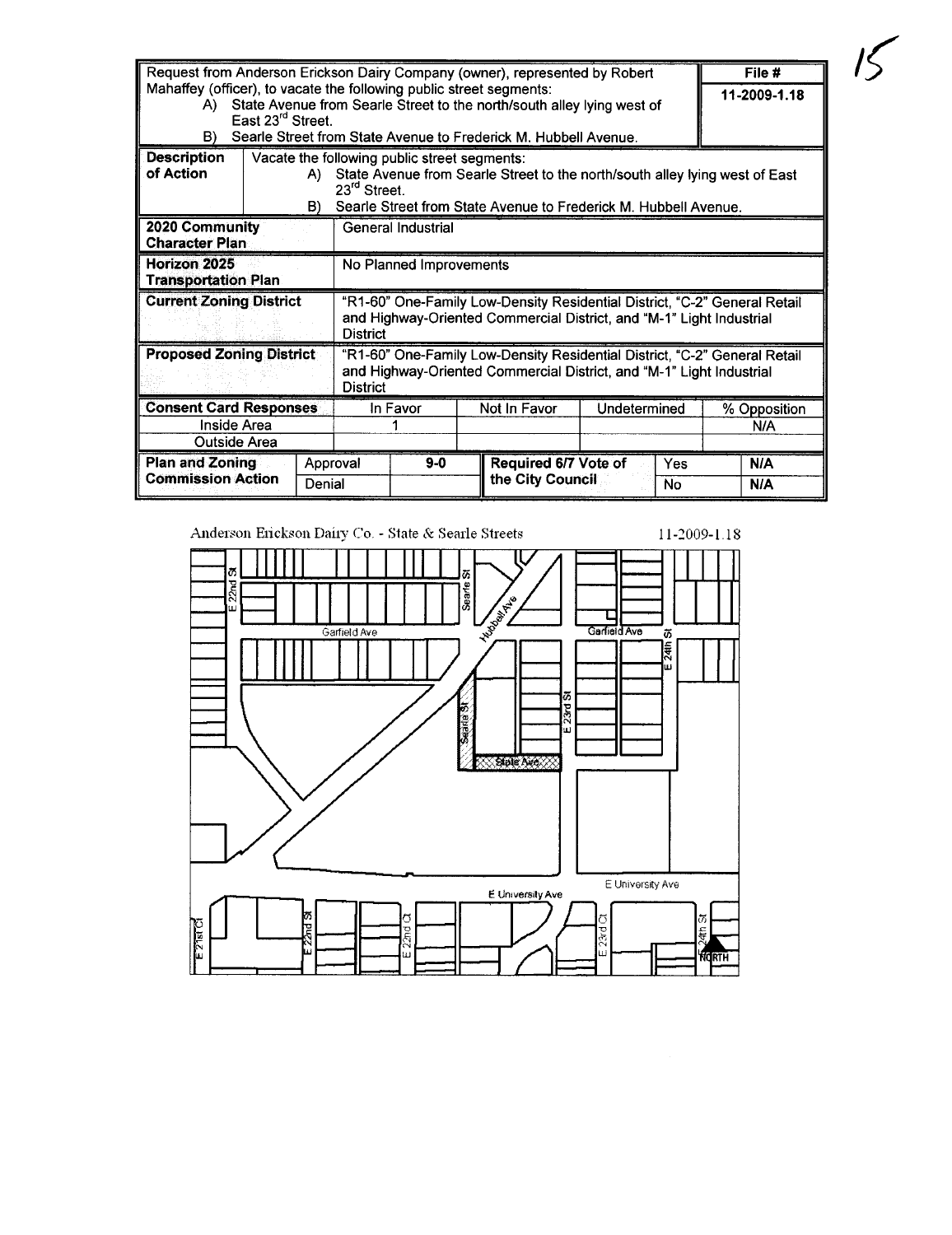| 15 |
|----|
|    |

January 27,2010

Honorable Mayor and City Council City of Des Moines, Iowa

Members:

Communication from the City Plan and Zoning Commission advising that at their meeting held January 21, 2010, the following action was taken:

COMMISSION RECOMMENDATION:

|                                                                          | After public hearing, the members voted 9-0 as follows: |     |             |      |        |  |  |
|--------------------------------------------------------------------------|---------------------------------------------------------|-----|-------------|------|--------|--|--|
|                                                                          | <b>Commission Action:</b>                               | Yes | <b>Nays</b> | Pass | Absent |  |  |
|                                                                          | Leisha Barcus                                           |     |             |      | Χ      |  |  |
| CITY OF DES MOINES                                                       | JoAnne Corigliano                                       | X   |             |      |        |  |  |
|                                                                          | <b>Shirley Daniels</b>                                  |     |             |      | X      |  |  |
|                                                                          | Jacqueline Easley                                       |     |             |      | Χ      |  |  |
|                                                                          | Dann Flaherty                                           | Х   |             |      |        |  |  |
| CITY PLAN AND ZONING COMMISSION.<br>ARMORY BUILDING                      | Ted Irvine                                              |     |             |      | X      |  |  |
| 602 ROBERT D. RAY DRIVE<br>DES MOINES, IOWA 50309-1881<br>(515) 283-4182 | Jeffrey Johannsen                                       | X   |             |      |        |  |  |
|                                                                          | Greg Jones                                              | х   |             |      |        |  |  |
|                                                                          | <b>Jim Martin</b>                                       | Χ   |             |      |        |  |  |
| ALL-AMERICA CITY<br>1949, 1976, 1981                                     | Brian Millard                                           | Χ   |             |      |        |  |  |
| 2003                                                                     | William Page                                            | X   |             |      |        |  |  |
|                                                                          | <b>Mike Simonson</b>                                    | Χ   |             |      |        |  |  |
|                                                                          | <b>Kent Sovern</b>                                      | Χ   |             |      |        |  |  |

APPROVAL of the request from Anderson Erickson Dairy Company (owner), to vacate State Avenue from Searle Street to East 23<sup>rd</sup> Street and Searle Street from State Avenue to Frederick M. Hubbell Avenue subject to the following:

11-2009-1.18

- 1. Provision of easements for all existing utilities until such time they are relocated at the applicant's expense.
- 2. Reservation of a public access easement for either a turnaround or egress for the north/south alley for the portion of the State Avenue right-of-way.

Written Responses

- 1 In Favor
- o In Opposition

# STAFF RECOMMENDATION TO THE P&Z COMMISSION

Staff recommends approval of the requested vacation subject to:

- 1. Provision of easements for all existing utilities until such time they are relocated at the applicant's expense.
- 2. Reservation of a public access easement for either a turnaround or egress for the north/south alley for the portion of the State Avenue right-of-way.

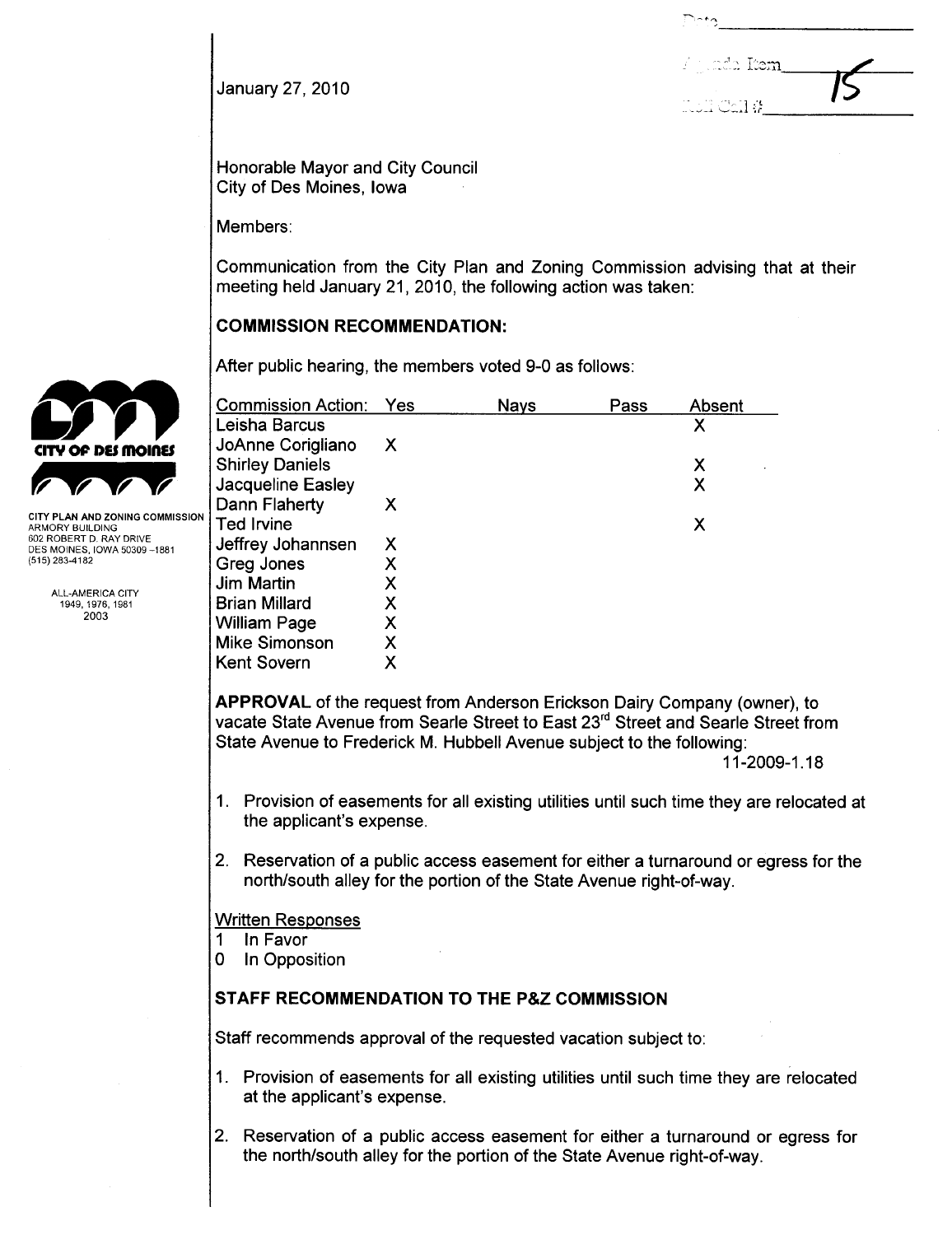### STAFF REPORT

# i. GENERAL INFORMATION

- 1. Purpose of Request: The applicant intends to assemble the developed street right-of-way with the adjoining property. The applicant owns all of the properties surrounding the segments of State Avenue and Searle Street right-of-way.
- 2. Size of Site: Approximately 28,959 square feet (0.66 acres).
- 3. Existing Zoning (site): "M-1" Light Industrial District and "R1-60" One-Family Low-Density Residential District.
- 4. Existing Land Use (site): State Avenue and Searle Street right-of-way.
- 5. Adjacent Land Use and Zoning:

North - "R1-60" & M-1; Uses include a trailer storage/parking area and undeveloped land owned by Anderson Erickson Dairy Company.

South - "M-1"; Use is the Anderson Erickson Dairy Company.

West - "M-1"; Use is the Anderson Erickson Dairy Company.

East - "M-1"; Use is a trailer storage/parking area owned by Anderson Erickson Dairy Company.

- 6. General Neighborhood/Area Land Uses: The subject street right-of-way is located in a predominantly industrial area immediately northeast of the Anderson Erickson Dairy Company.
- 7. Applicable Recognized Neighborhood(s): ACCENT Neighborhood Association.
- 8. Relevant Zoning History: N/A.
- 9. 2020 Community Character Land Use Plan Designation: General Industrial.
- 10. Applicable Regulations: The Commission reviews all proposals to vacate land dedicated for a specific public purpose, such as for streets and parks, to determine whether the land is still needed for such purpose or may be released (vacated) for other use. The recommendation of the Commission is forwarded to the City CounciL.

#### II. ADDITIONAL APPLICABLE INFORMATION

- 1. Utilties: MidAmerican Energy has indicated that there are electrical utilities located along the east side of the Searle Street right-of-way including electric lines, poles, street lights, and transformers. There are gas mains along the east side of the Searle Street right-of-way and north side of the State Avenue right-of-way. Des Moines Waterworks has indicated that there is an 8 inch water main within the requested Searle Street right-of-way segment. Staff recommends that easements be reserved for these utilities until such time as they may be relocated at the expense of the applicant.
- 2. Traffic/Street System: There are six residential properties along the north/south alley west of East 23rd Street that utilize the requested segment of State Avenue for direct access to East 23rd Street, which is a collector street for the area. Staff has notified these property owners of the request and believes that the subject street right-of-way remains necessary for public purposes.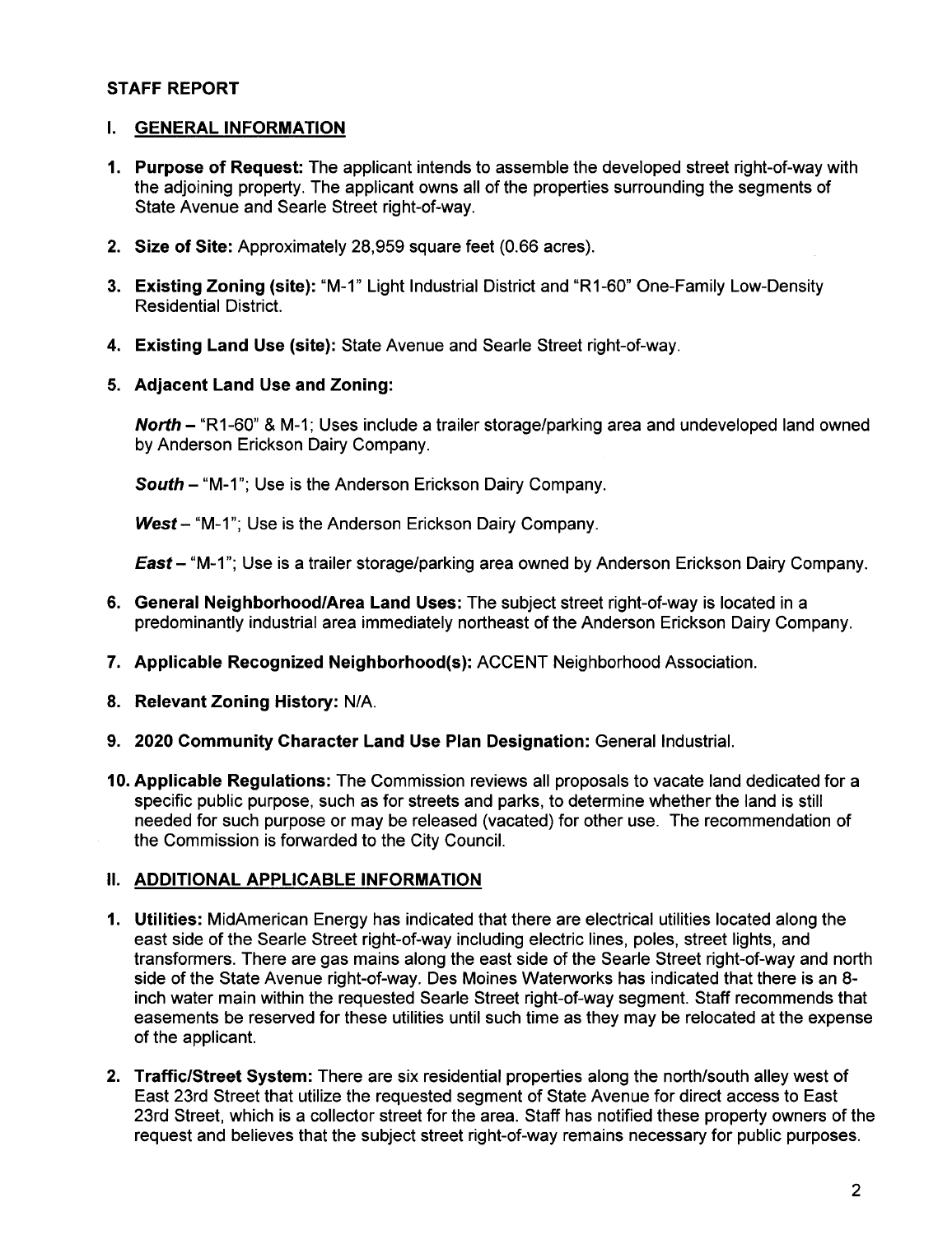$\overline{15}$ Staff recommends that a public access easement be reserved for either a turnaround or egress for the north/south alley across the requested State Avenue right-of-way.

# SUMMARY OF DISCUSSION

There was no discussion.

# CHAIRPERSON OPENED THE PUBLIC HEARING

There was no one in the audience to speak in opposition.

#### CHAIRPERSON CLOSED THE PUBLIC HEARING

#### COMMISSION ACTION

Grea Jones moved staff recommendation to approve the request to vacate State Avenue from Searle Street to East 23<sup>rd</sup> Street and Searle Street from State Avenue to Frederick M. Hubbell Avenue subject to the following conditions:

- 1. Provision of easements for all existing utilities until such time they are relocated at the applicant's expense.
- 2. Reservation of a public access easement for either a turnaround or egress for the north/south alley for the portion of the State Avenue right-of-way.

Motion passed 9-0.

Respectfully submitted,

napana<br>Wiki

Michael Ludwig, AICP Planning Administrator

MGL:clw

Attachment